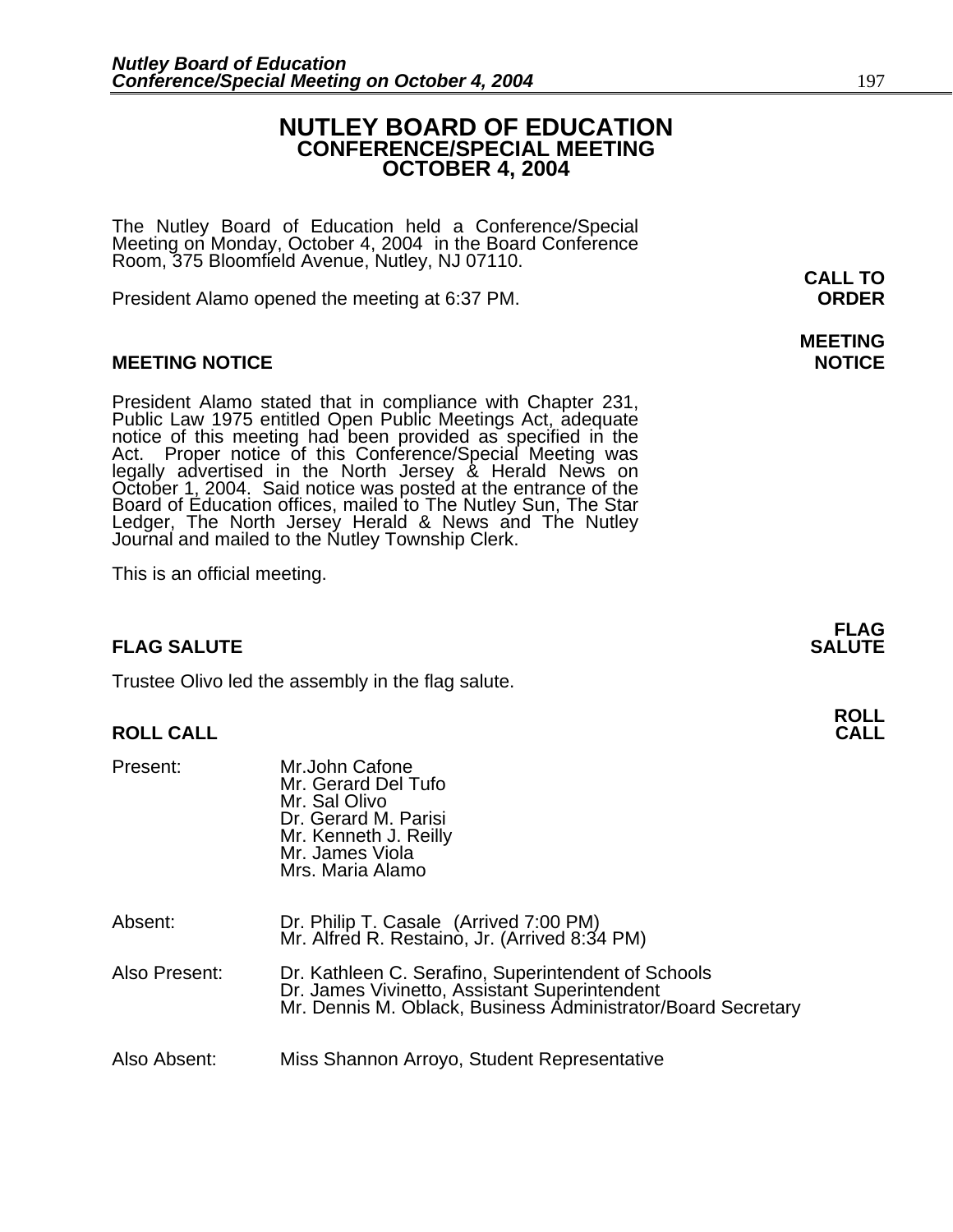### **MOTION TO ADJOURN TO EXECUTIVE SESSION**

At 6:40 PM Trustee Parisi moved and Trustee Viola seconded the following resolution:

WHEREAS, the Board of Education will be discussing matters exempt from public discussion pursuant to N.J.S.A. 10:4-12,

NOW, THEREFORE, BE IT RESOLVED that the Board of Education recess to closed executive session at this time in the conference room to discuss residency, legal and personnel matters, and

BE IT FURTHER RESOLVED that the results of the discussions will be made public by inclusion on the agenda of a subsequent meeting of the Board of Education or when the reasons for discussing such matters in closed session no longer exist.

The motion was unanimously approved by voice vote.

#### **RECONVENE MEETING RECONVENE**

At 7:30 PM Trustee Parisi moved, Trustee Reilly seconded, and the Board unanimously approved by voice vote a motion to reconvene the open public meeting.

#### **ITEM DISCUSSED**

#### **Presentation – School Level Objectives 2003-04 and 2004-05**

Superintendent Serafino introduced the principals of each school who presented the outcome of their 2003-04 school level objectives and proposed the new objectives for the 2004- 05 school year.

### **SUPERINTENDENT'S RESOLUTIONS** *SUPERINTENDENT'S*

Trustee Cafone moved, and Trustee Del Tufo seconded, a motion that the Board approve the Superintendent's Resolutions numbers 1 through 3 as listed below.

The Superintendent's Resolutions 1 through 3 were unanimously approved by roll call vote.

#### 1. **APPOINTMENT – Teacher Substitute**

BE IT RESOLVED that the Board of Education approves the appointment of Dr. Esther Bearg, as a long term guidance counselor substitute, effective October 5, 2004 at the per diem rate of \$200.00.

# **OPEN MEETING**

# **ITEM**<br>DISCUSSED

**RESOLUTIONS** 

# **APPOINT<br>TEACHER SUB**

# **EXECUTIVE**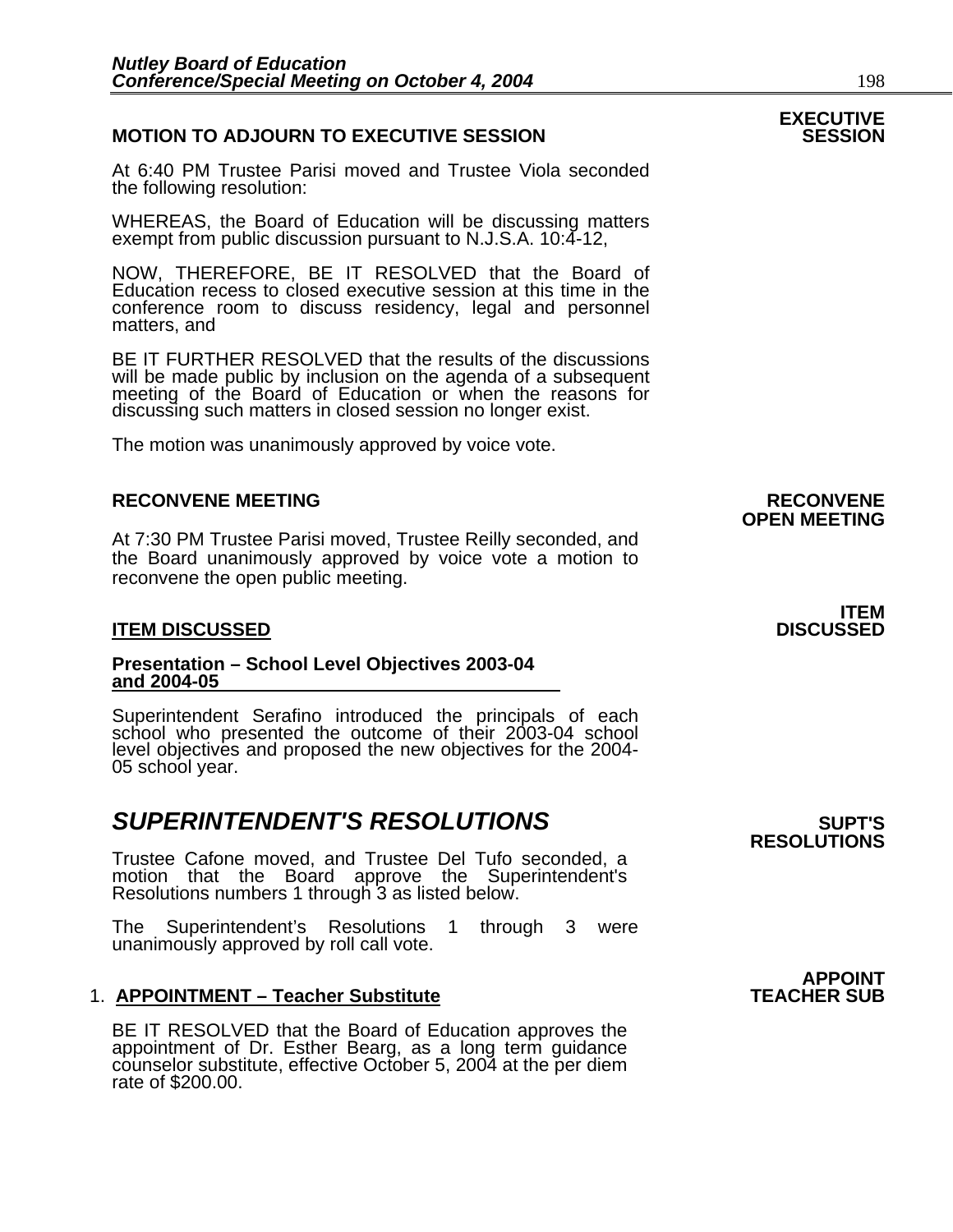### **2. APPOINTMENT – Teacher Substitute**

BE IT RESOLVED that the Board of Education approves the<br>appointment of Mr. Tarik Huggins as teacher substitute, effective October 5, 2004 for the 2004-05 school year, at the<br>per diem rate of \$70.00, in accordance with the per diem rate<br>established by the Board of Education.

### **3. AMENDING RESIGNATION – Teacher**

BE IT RESOLVED that the Board of Education amend the resolution, approved at the September 27, 2004 Board Meeting of Mrs. Paula Roselle, Culinary Arts Teacher, to reflect a change in resignation date to October 8, 2004.

Trustee Reilly moved, and Trustee Parisi seconded, the following resolution. Upon being put to a roll call vote the resolution was unanimously approved. **DISENROLLMENT** 

### 4. **DISENROLLMENT OF PUPIL**

BE IT RESOLVED that the Board of Education approves the<br>disenrollment of student MN who was not domiciled in the Township of Nutley as of October 4, 2004 and whose name is on file in the office of the Superintendent of Schools, and

BE IT FURTHER RESOLVED that this student be removed from the Nutley Public School District no later than October 26, 2004, unless the student's parents or guardians provide to the Superintendent of Schools acceptable proof of domicile in the Township of Nutley, or appeal this decision to the Commissioner of Education pursuant to law, and

BE IT FURTHER RESOLVED that the Board of Education reserves the right to pursue a claim for tuition for any ineligible periods of attendance.

#### **RECESS MEETING RECESS**

At 8:15 PM upon the suggestion of President Alamo, Trustee Casale moved, Trustee Viola seconded, and the Board unanimously approved by voice vote a motion to recess for five minutes.

Reconvened open meeting at 8:20 PM **RECONVENE**<br>**OPEN MEETING** 

**AMEND<br>RESIGNATION** 

**APPOINT<br>TEACHER SUB** 

## **OF PUPIL**

**MEETING**